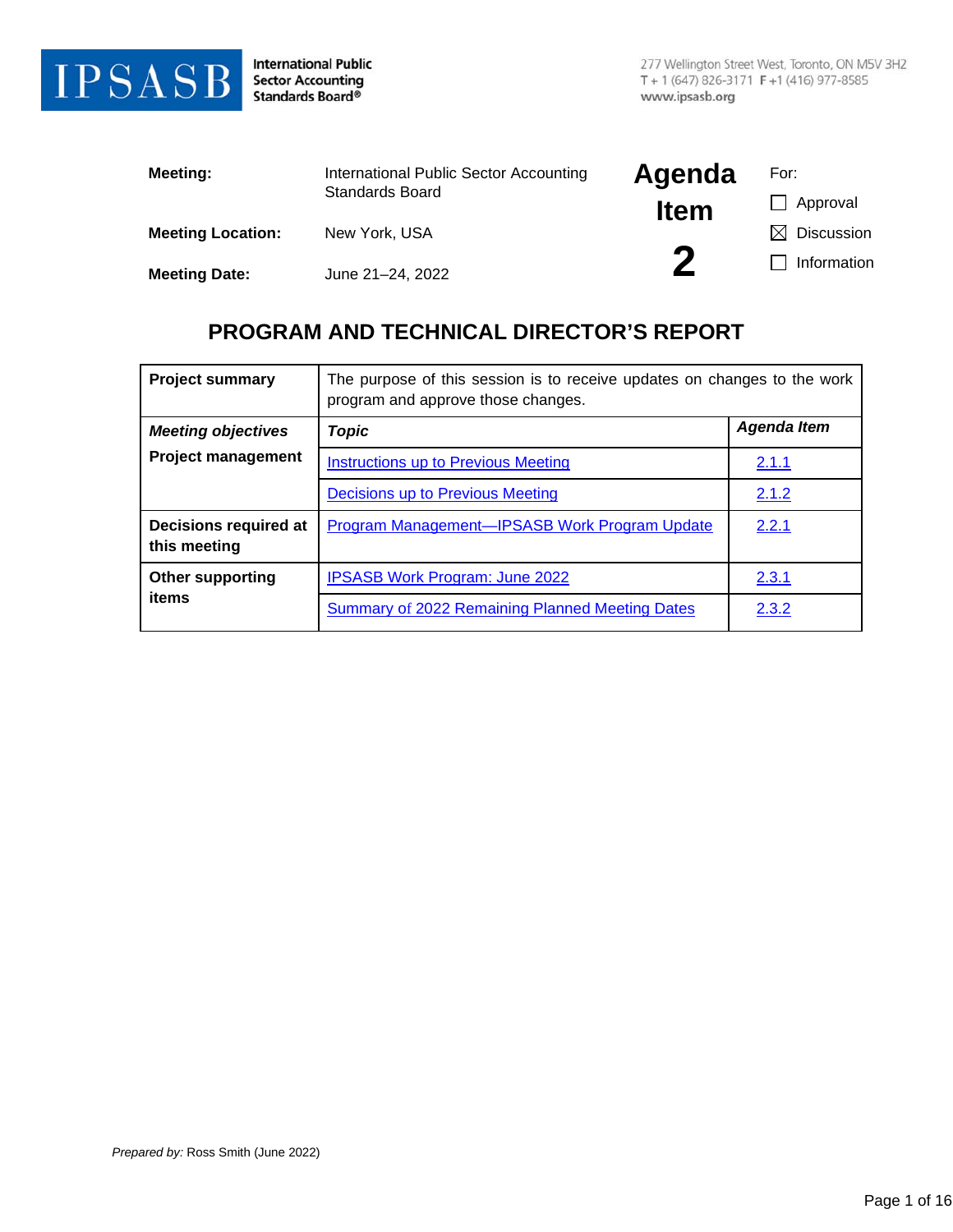

## **INSTRUCTIONS UP TO MARCH 2022**

<span id="page-1-0"></span>

| <b>Meeting</b> | <b>Instruction</b>                                      | <b>Actioned</b> |
|----------------|---------------------------------------------------------|-----------------|
| March 2022     | No unresolved instructions at the<br>end of March 2022. | N/A             |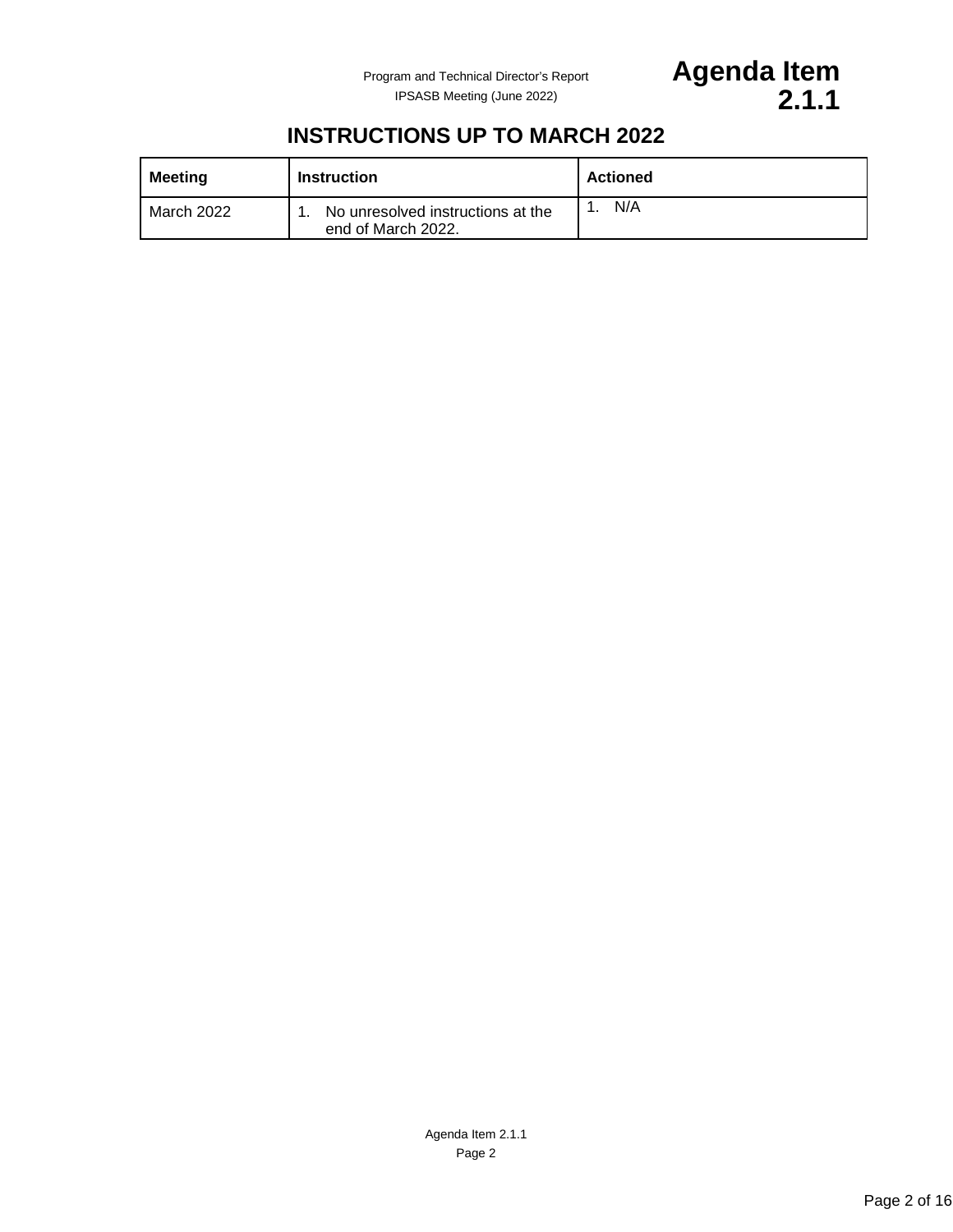

## **DECISIONS UP TO MARCH 2022**

<span id="page-2-0"></span>

| <b>Meeting</b>    | <b>Decision</b> | <b>BC Reference</b> |
|-------------------|-----------------|---------------------|
| <b>March 2022</b> |                 | N/A                 |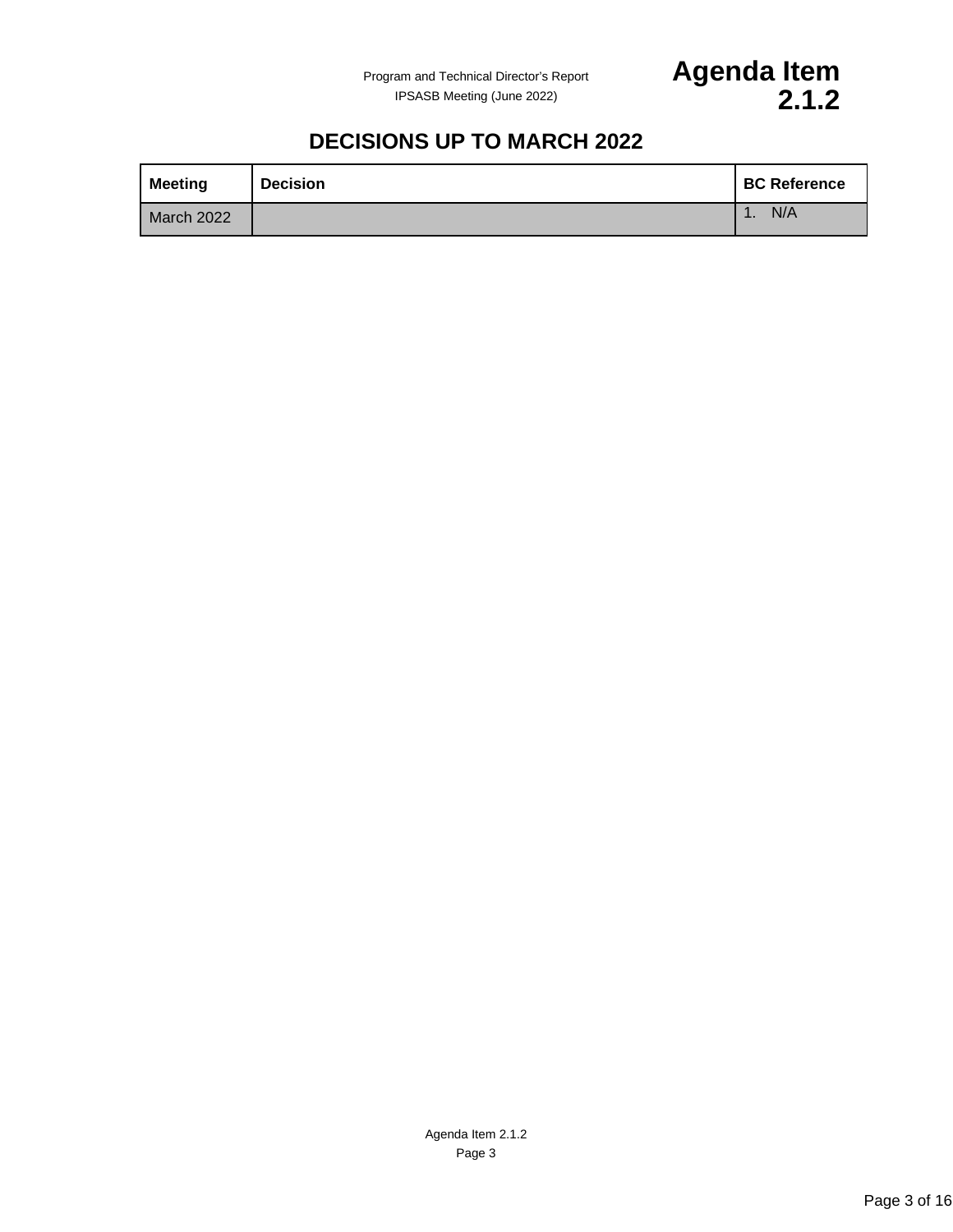## <span id="page-3-0"></span>**Program Management—IPSASB Work Program Update**

### **Purpose**

1. To obtain IPSASB agreement on the identified program management items outlined in the report.

#### **Recommendation**

- 2. Staff recommends that the IPSASB:
	- (a) Note the update related to work program developments highlighted in paragraphs 6–13
	- (b) Agree to review the work program during the June 24th Board session based on progress at the meeting; and
	- (c) Note the activities and information highlighted in paragraphs 14–19.

#### **Background**

- 3. All updates following the March 2022 meeting are reflected in [Agenda Item 2.3.1.](#page-15-0)
- 4. During the June 24, 2022 Board session, a work program update will be provided to the IPSASB, reflecting on progress during the meeting.
- 5. The analysis below highlights a number of key items relevant to program management and work program delivery for IPSASB consideration and information.

#### **Analysis**

#### *Ongoing COVID-19 Impacts*

- 6. Unfortunately, COVID continues to persist and impact the operations of the IPSASB. Positively, the IPSASB started to transition back to normal operations with its first hybrid meeting in the IFAC NY offices in March 2022. The June 2022 IPSASB and CAG meetings in the IFAC NY offices continue this shift back to providing an in-person option for quarterly meetings.
- 7. The current plan for the remainder of the IPSASB 2022 meetings follows:
	- (a) The September 2022 meeting is planned to be hosted in Portugal (followed by the  $4<sup>th</sup>$ International Public Sector Standards Setters Forum in Cascais, Portugal September 18-19, 2022). See further details on the Forum below in paragraph 17.
	- (b) The December 2022 meeting is planned to occur at the CPA Canada meeting space in Toronto, should this be open for meetings.
- 8. IPSASB staff are working to ensure that a virtual attendance option is available for each of the remaining 2022 quarterly meeting (September and December). However, the in-person attendance for both of these meetings will not be in the updated IFAC meeting space, which has been optimized for virtual meetings. Therefore, there is a risk that the quality of the virtual meeting experience might be lower when hybrid meetings take place outside of the IFAC meeting space. However, IPSASB staff are working and planning meticulously to ensure each meeting runs smoothly and that in-person and virtual attendees experiences are maximized.
- 9. Planning and operating in-person meetings with a virtual attendance option is complicated in terms of planning agendas, timings for discussions, and ensuring adequate technology to support such meetings. There are likely to be some challenges encountered during this transition period, however,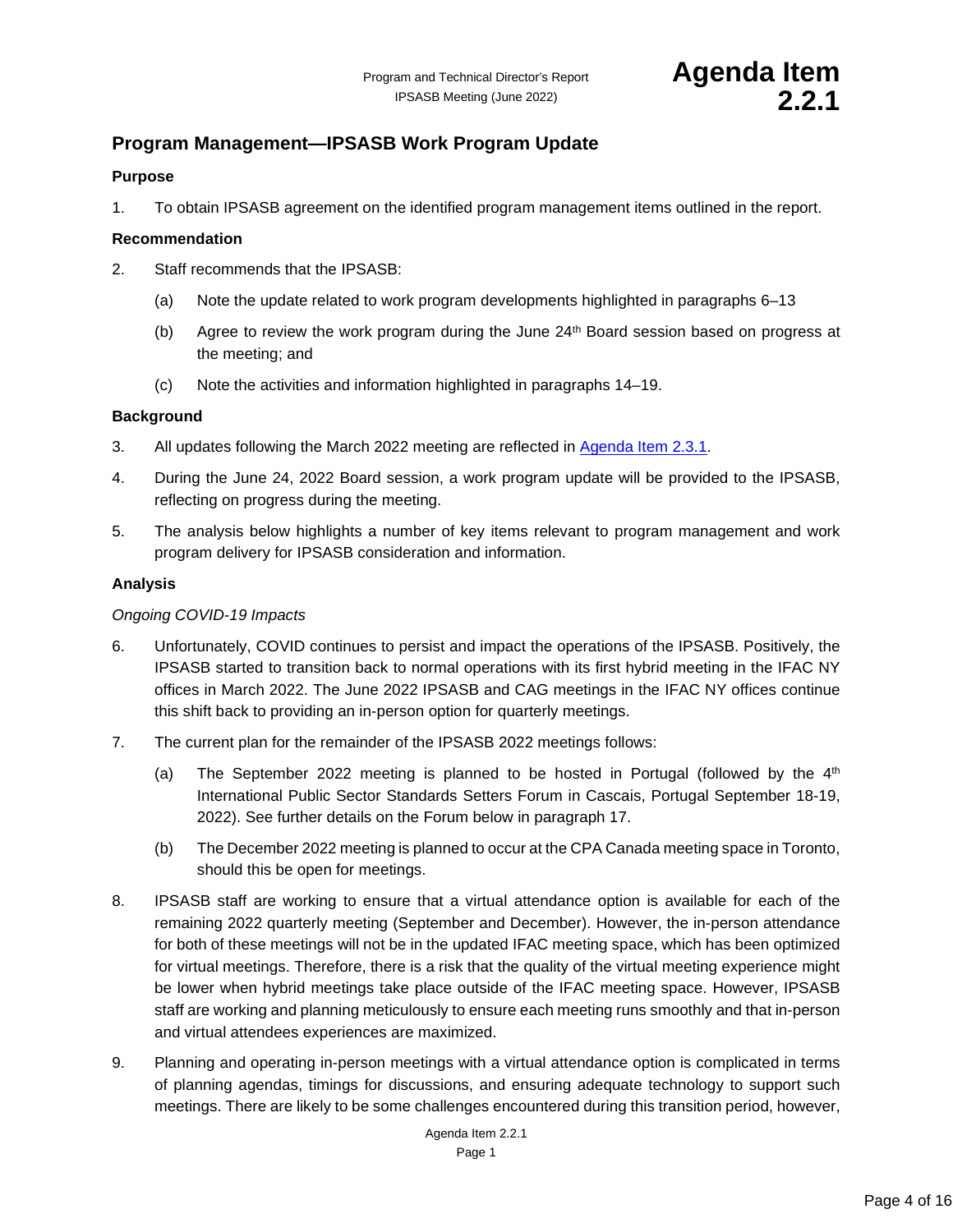

members should feel assured that staff are meticulously planning and organizing each meeting to try and ensure the smoothest meeting experience possible whether in-person or virtual. Thank you in advance for your patience and support.

#### *Program Management*

- 10. The IPSASB work program has been updated following the March 2022 meeting for the following:
	- (a) Changes to reflect the approvals of:
		- (i) IPSAS 44, *[Non-current Assets Held for Sale and Discontinued Operations](https://www.ipsasb.org/publications/ipsas-44-non-current-assets-held-sale-and-discontinued-operations)*
		- (ii) [Consultation Paper,](https://www.ipsasb.org/publications/consultation-paper-natural-resources) *Natural Resources*
		- (iii) Consultation Paper, *[Advancing Public Sector Sustainability Reporting](https://www.ipsasb.org/publications/consultation-paper-advancing-public-sector-sustainability-reporting)*
		- (iv) *[Mid-Period Work Program Consultation Summary](https://www.ipsasb.org/publications/mid-period-work-program-consultation-summary)*
	- (b) The PDF version of the IPSASB 2022 Handbook of International Public Sector Accounting Pronouncements was published in May 2022, and is now available to access and download here: [https://www.ipsasb.org/publications/2022-handbook-international-public-sector](https://www.ipsasb.org/publications/2022-handbook-international-public-sector-accounting-pronouncements)[accounting-pronouncements.](https://www.ipsasb.org/publications/2022-handbook-international-public-sector-accounting-pronouncements)

#### *Key Items on Current Agenda (June 2022 Meeting)*

11. Although, there are no items up for approval at the June 2022 meeting. Several key projects are at critical points in their development. Staff have been working hard with the various Task Forces and/or Board Member Sponsors to develop papers on several of the key issues that require IPSASB decisions to progress project development. It will be key to sustain momentum that the IPSASB take decisions and provide clear instructions on the particular questions posed in the staff papers on key issues. This is highlighted to emphasize the importance of providing feedback to the questions and recommendations proposed in each paper to ensure work program timelines can be achieved.

#### *New Work Program Initiatives*

- 12. **New 2022 Projects.** In March 2022 the IPSASB agreed start work during 2022 on three new projects on the work program as resources become available. Below is a short update on each of these projects and the planned commencement of work:
	- (a) **Reporting Sustainability Program Information.** Staff and the IPSASB Chair are working with OECD staff to set determine how best to undertake this narrow scope project to add additional non-authoritative guidance to RPG 3, *Reporting Service Performance Information* and RPG 1, *Reporting on the Long-Term Sustainability of an Entity's Finances*. This additional nonauthoritative guidance is intended to help in applying the existing reporting models in RPG 3 and RPG 1 in implementing the green budgeting principles being developed by the OECD Paris Collaborative on Green Budgeting, so that the broader financial information can be used for both financial reporting and budget purposes. Further information and potential timelines for this project will be shared with IPSASB at the September 2022 meeting.
	- (b) **Presentation of Financial Statements** and **Differential Reporting.** Both projects will form an important part of the 4<sup>th</sup> Public Sector Standard Setters Forum. The plan is to include breakout sessions to allow in-depth discussions, hearing from jurisdictions on their approaches to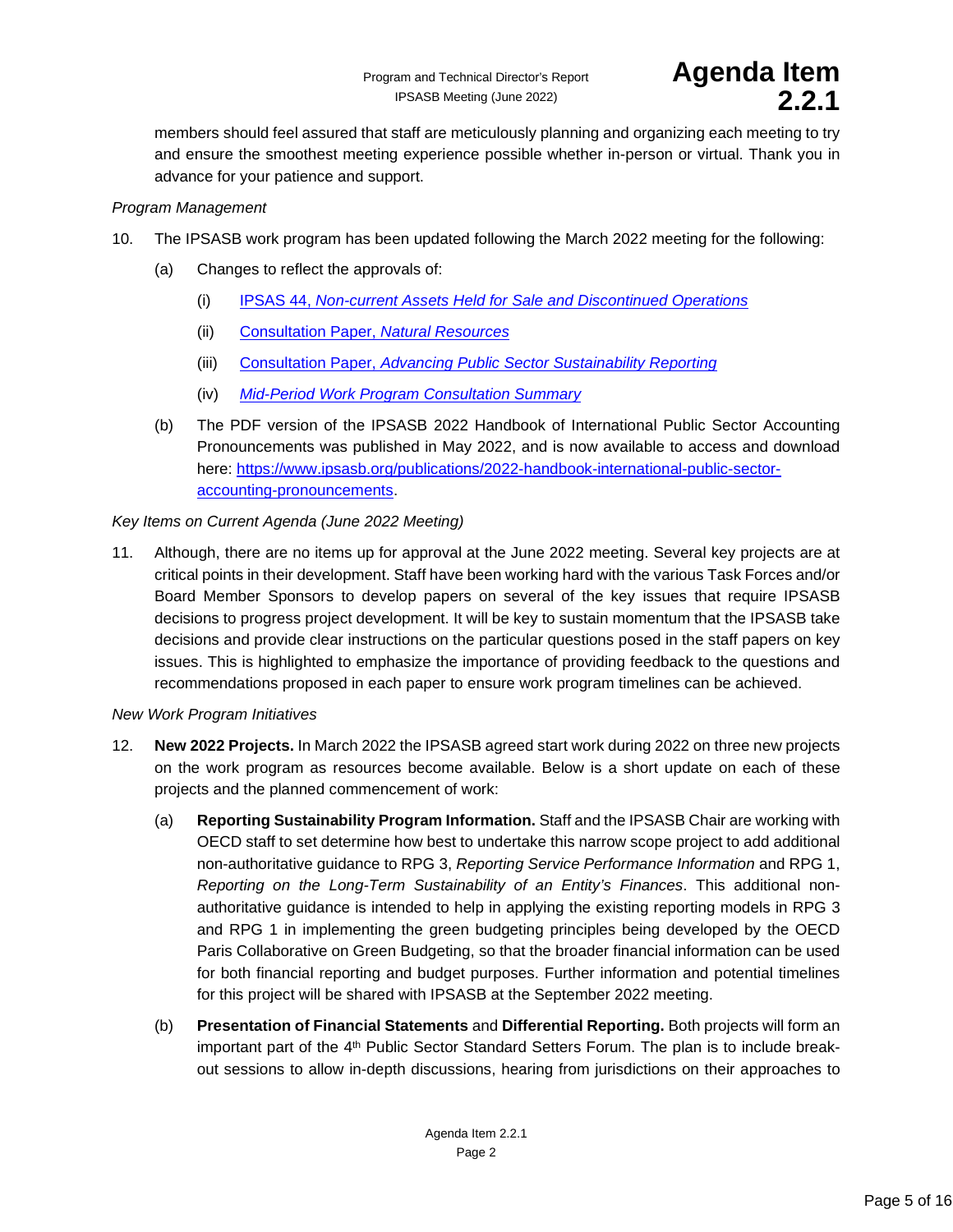these topics in the public sector, to inform ideas on how these projects are taken forward and areas for further research needed to inform the development of the respective project briefs.

- 13. **Pre-Commitments as Resources Become Available in 2023 and onwards**. As the IPSASB completes a number of major projects on its work program in late 2022 and 2023, board and staff resources will become available to undertake the new projects noted above, and a number of limited scope pieces of work added as pre-commitments for the IPSASB to take forward in 2023 and onwards. Those specific limited scope projects are:
	- (a) IPSAS 21, *Impairment of Non-Cash Generating Assets;*
	- (b) IPSAS 31, *Intangible Assets*;
	- (c) IPSAS 33, *First-Time Adoption of Accrual Basis IPSASs*; and
	- (d) Practice Statement, *Making Materiality Judgements*.

#### *Sustainability*

- 14. The International Sustainability Standards Board (ISSB) continues to be established and make progress in taking forward its work. At the end of March 2022 the ISSB issued its first two Exposure Drafts (ED):
	- (a) [Exposure Draft IFRS S1 General Requirements for Disclosure of Sustainability-related](https://www.ifrs.org/content/dam/ifrs/project/general-sustainability-related-disclosures/exposure-draft-ifrs-s1-general-requirements-for-disclosure-of-sustainability-related-financial-information.pdf)  [Financial Information;](https://www.ifrs.org/content/dam/ifrs/project/general-sustainability-related-disclosures/exposure-draft-ifrs-s1-general-requirements-for-disclosure-of-sustainability-related-financial-information.pdf) and
	- (b) [Exposure Draft IFRS S2 Climate-related Disclosures.](https://www.ifrs.org/content/dam/ifrs/project/climate-related-disclosures/issb-exposure-draft-2022-2-climate-related-disclosures.pdf)

Both of the ISSB EDs have comment periods until July 29, 2022.

15. IPSASB updates related to sustainability are available on the IPSASB [sustainability reporting](https://www.ipsasb.org/focus-areas/sustainability-reporting)  [webpage,](https://www.ipsasb.org/focus-areas/sustainability-reporting) including links to the IPSASB CP, *[Advancing Public Sector Sustainability Reporting](https://www.ipsasb.org/publications/consultation-paper-advancing-public-sector-sustainability-reporting)*. This webpage includes useful sustainability related information and updates.

#### *Theme D and E – Initiatives*

16. In addition to the resources put into project work, IPSASB staff and board members engage in the work of others related to a number of initiatives that support the IPSASB strategic Themes D<sup>[1](#page-5-0)</sup> and  $E<sup>2</sup>$  $E<sup>2</sup>$  $E<sup>2</sup>$ , including:

<span id="page-5-0"></span><sup>1</sup> *IPSASB Strategic Theme D: Promoting IPSAS Adoption and Implementation*, relates promotion and encouragement of the adoption and implementation of IPSAS being in the public interest because it better public sector financial reporting enables greater transparency of public sector resources and accountability for their use by decision makers, as well accrual financial information can be used to inform better decision making.

<span id="page-5-1"></span><sup>&</sup>lt;sup>2</sup> *IPSASB Strategic Theme E: Advocating the Benefits of Accrual in Strengthening PFM*, reflects the IPSASB's view that the use of accrual information provides the foundation for strong PFM. Accrual based information should be use for as many purposes as possible, not just financial reporting (for example, it can be also be used for policy and budget purposes, and for statistical accounting).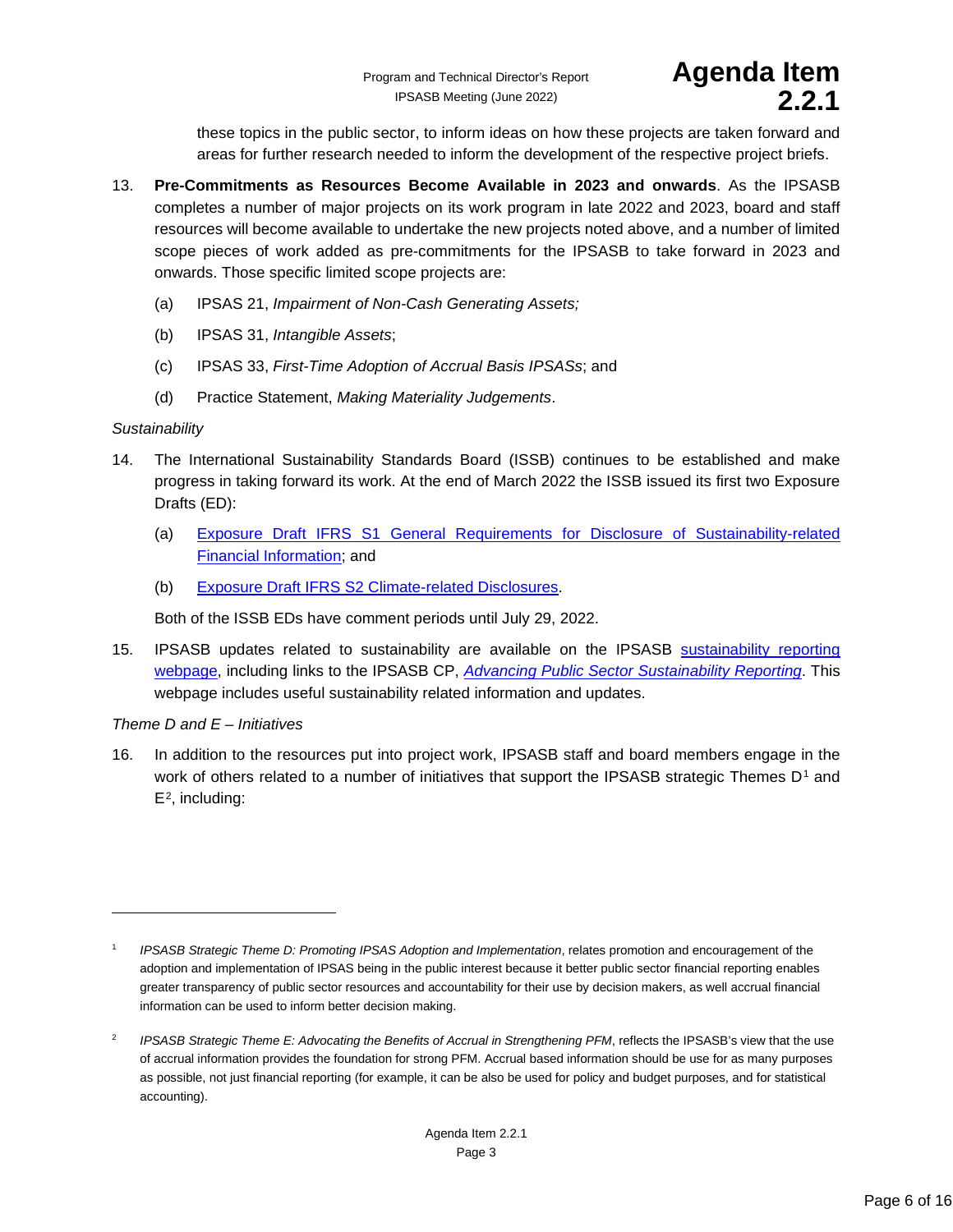- (a) **International Statistical Standards Update Process.** The IPSASB[3](#page-6-0) staff continue to be involved in the International Statistical Standards (ISS) update process, which is an important initiative being undertaken by the statistical community to update the *System of National Accounts, 2008* and *Balance of Payments and International Investments Position Manual* by 2025. The IPSAS-ISS Dashboard is available as Agenda item 1.5.
- (b) **Adoption and Implementation.** There are several continuing initiatives related to supporting the adoption and implementation of IPSAS being led by IFAC as well as other organizations, which the IPSASB Chair and staff have been engaging to support. These initiatives have recently included:
	- (i) *Pathways to Accrual* was published on February 24, 2022. The new electronic tool can be accessed here: [https://pathways.ifac.org/standards/pathways/2021.](https://pathways.ifac.org/standards/pathways/2021) Pathways to Accrual is the update to *Study 14, Transition to the Accrual Basis of Accounting: Guidance for Governments and Government Entities.* It updates and modernizes the presentation and dissemination of the information by providing a web-based platform, and updates the content to ensure it is relevant and easier to navigate and use by those planning and undertaking accrual reforms. It also allows useful resources to be added to the tool to support the guidance in the text, including resources in different languages.
	- (ii) *The International Public Sector Accountability Index [2021 Status Report](https://www.ifac.org/knowledge-gateway/supporting-international-standards/discussion/international-public-sector-financial-accountability-index-2020)*. The 2021 Index Status Report captures the status of accrual implementation for 165 jurisdictions as of 2020, the forecast outlook for 2025 and a longer-term projection of the status in 2030.
	- (iii) *eIS* (electronic International Standards) is an IFAC initiative to provide an electronic platform for the IPSAS, as well as the standards of the other two other independent international standard setting boards $4$  which operate under the auspices of IFAC. The platform was launched by IFAC and can be accessed here: [https://eis.international](https://eis.international-standards.org/)[standards.org/.](https://eis.international-standards.org/) This is the first phase eIS, and now that the platform is live and operating, IFAC will continue to build out its features and functionality. Work is ongoing to develop the IPSASB 2022 eIS handbook.
	- (iv) *Train the Trainer: Introduction to IPSAS* is a comprehensive set of training materials that includes ten modules broken down into stand alone topics, so they can be delivered as individual sessions. Each module consists of a training manual and an accompanying set of slide decks (one slide deck per topic). The materials can be accessed here: [https://www.ifac.org/knowledge-gateway/supporting-international](https://www.ifac.org/knowledge-gateway/supporting-international-standards/discussion/train-trainer-introduction-ipsas)[standards/discussion/train-trainer-introduction-ipsas.](https://www.ifac.org/knowledge-gateway/supporting-international-standards/discussion/train-trainer-introduction-ipsas) IFAC and IPSASB have had a very positive response to this material. IFAC is currently looking into the feasibility of translating the materials into additional languages.

<span id="page-6-0"></span><sup>&</sup>lt;sup>3</sup> The IPSASB already considers GFS alignment in its projects and develops consistent guidance when appropriate in line with its Government Finance Statistics Alignment Policy. Given the extended intervals between ISS updates, this is an important opportunity to make significant progress in certain key areas of difference.

<span id="page-6-1"></span><sup>&</sup>lt;sup>4</sup> The International Auditing and Assurance Standard Board (IAASB) and the International Ethics Standards Board for Accountants (IESBA) also issue international standards and operate under the auspices of IFAC.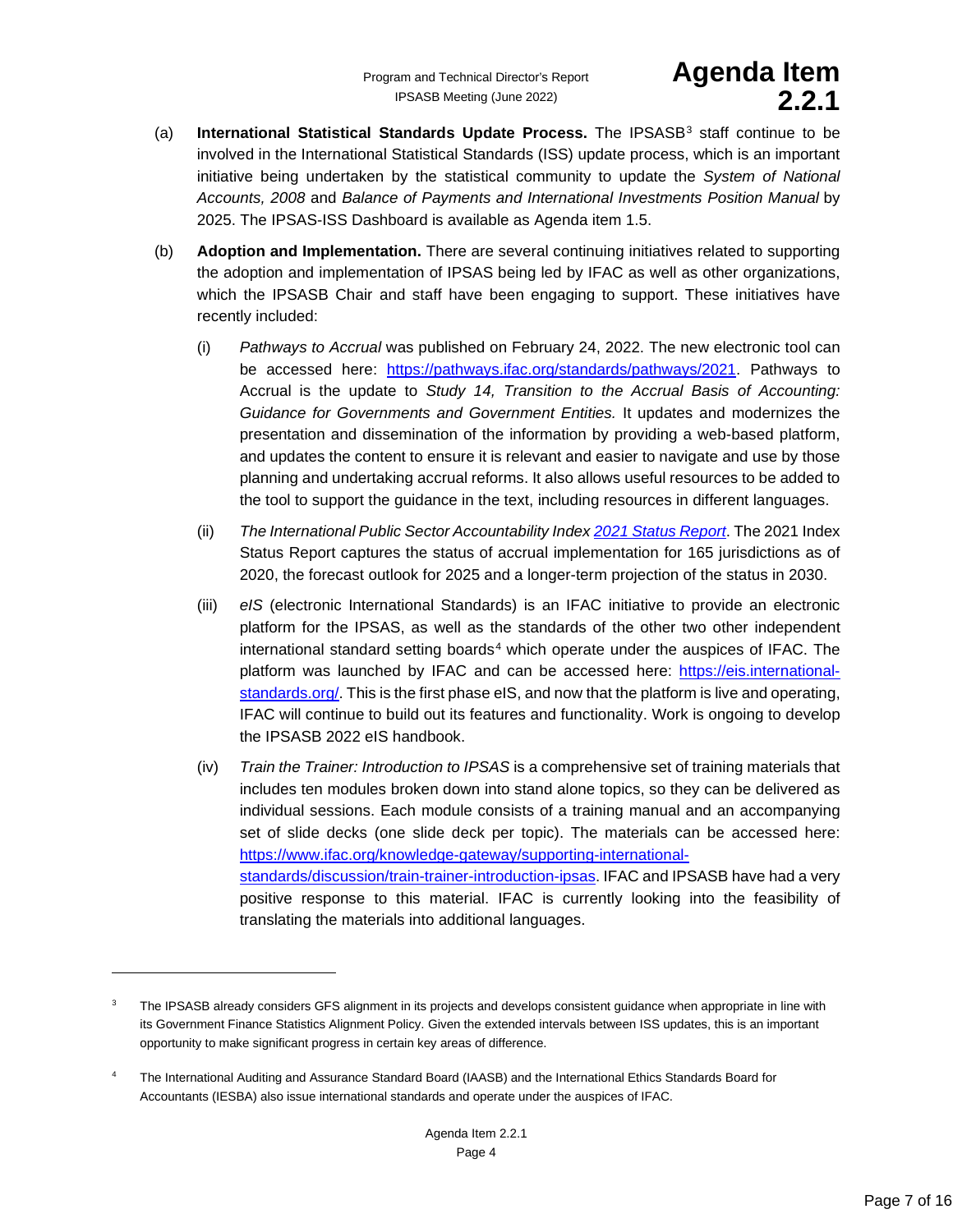#### *Outreach*

17. **IPSASB 4th Public Sector Standard Setters Forum.** Members and technical advisors are strongly encouraged to try and attend the Forum on September 19-20, 2022 in Cascais Portugal. The IPSASB's 4th Public Standard Setters Forum will provide a valuable opportunity for public sector accounting standards setters to build dialogue, exchange ideas, and discuss critical issues with other public sector standard setters. The aim of the Forum agenda is to help scope the IPSASB's new guidance projects, to input into the IPSASB next 5-year strategy, and to discuss the future of IPSASB's work in the sustainability space. The IPSASB will discuss the Forum at the meeting on June 24<sup>th</sup> in Agenda Item 9.

Please note that the following link provides information on the Forum, including a link to register: [https://www.ipsasb.org/events/public-sector-standard-setters-forum.](https://www.ipsasb.org/events/public-sector-standard-setters-forum) We encourage members and technical advisors to share the registration link with those in your jurisdiction in involved in public sector standard setting, as we would like to ensure that the event is well attended with a large variety of public sector standard setters involved.

- 18. **Sustainability.** IPSASB staff, the IPSASB Chair and IPSASB members have already started to undertake outreach in support of the IPSASB CP, *[Advancing Public Sector Sustainability](https://www.ipsasb.org/news-events/2022-05/advancing-public-sector-sustainability-reporting-ipsasb-launches-global-consultation)*.
	- (a) IPSASB staff note that slide decks with speaking notes related to the CP are available for members and technical advisors undertaking any local jurisdiction or regional outreach.
	- (b) IPSASB staff are planning a number of virtual regional webinars to disseminate information on the IPSASB CP. The purpose of the regional webinars is to inform constituents of the ongoing consultation, the proposals in the CP and receive direct feedback on those. These webinars are planned to occur in the next couple of months and staff is in the process of finalizing specific times and dates.
- 19. **IPSASB Research Forum.** The IPSASB will be holding a 3rd Academic Research Forum (Research Forum), co-hosted by CIGAR on September 23, 2022 in Berlin, Germany. In support of the Research Forum, the IPSASB's Academic Advisory Group (AAG) selected four papers to receive research grants based on a blind review of abstracts. The AAG is currently reviewing the draft papers submitted by the grant recipients related to the following four research topics:
	- (a) Topic 1–Climate Change and Public Sector Reporting Related to Sustainability
	- (b) Topic 2–Differential Reporting
	- (c) Topic 3–Discount Rates
	- (d) Topic 5–IPSAS 33, First-Time Adoption of Accrual Basis IPSASs

The AAG's review of the papers submitted by the grant recipients is expected to be completed in early June 2022. Feedback from AAG members will be provided to the various authors for them to incorporate into the development of the final papers. Final papers will be selected for presentation and discussion at the Academic Forum.

#### **Decision Required**

20. Does the IPSASB agree with the Staff recommendations in paragraph 2?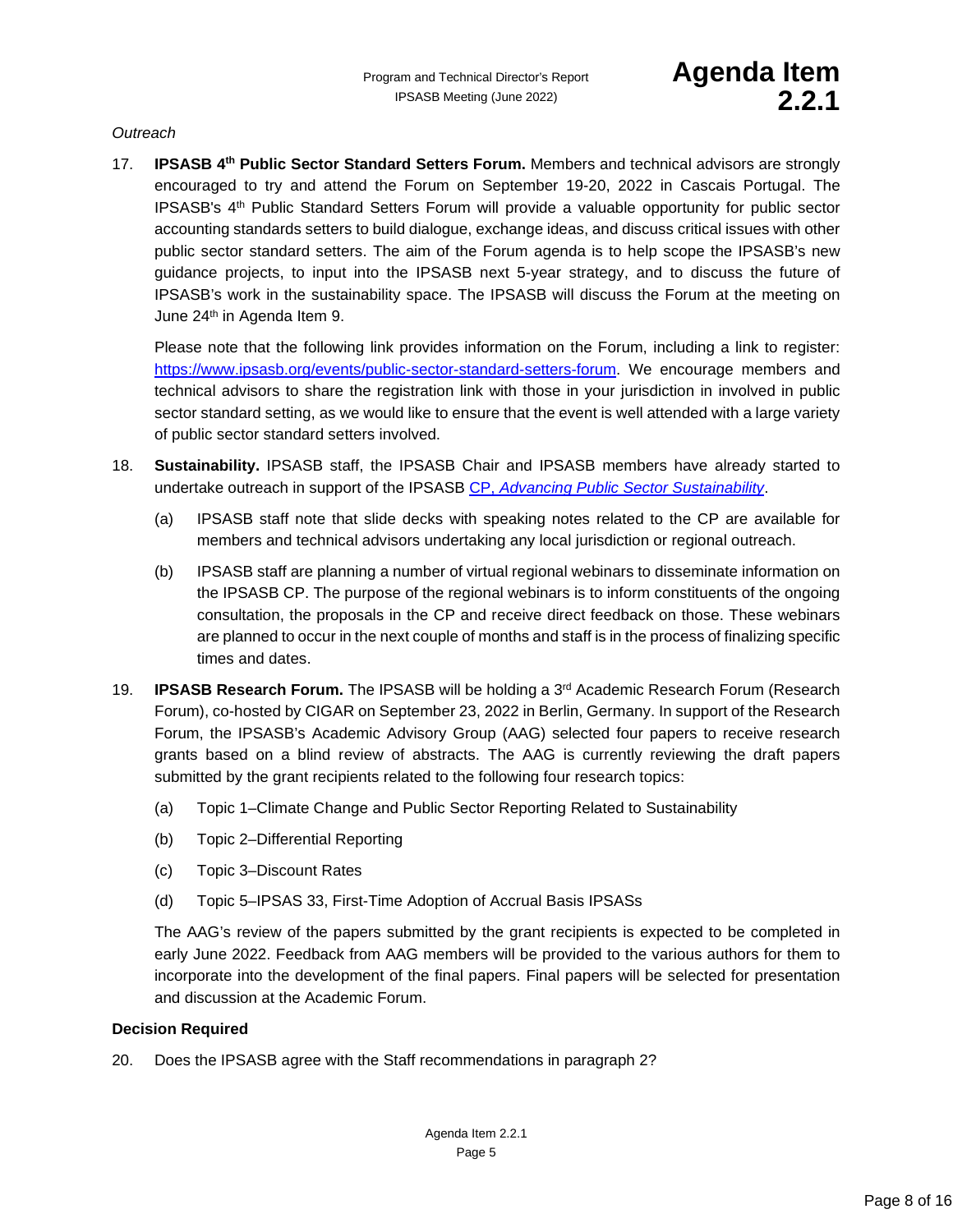Program and Technical Director's Report **Agenda Item** 

IPSASB Meeting (June 2022) **2.3.1**

<span id="page-8-0"></span>**IPSASB Work Program: June 2022**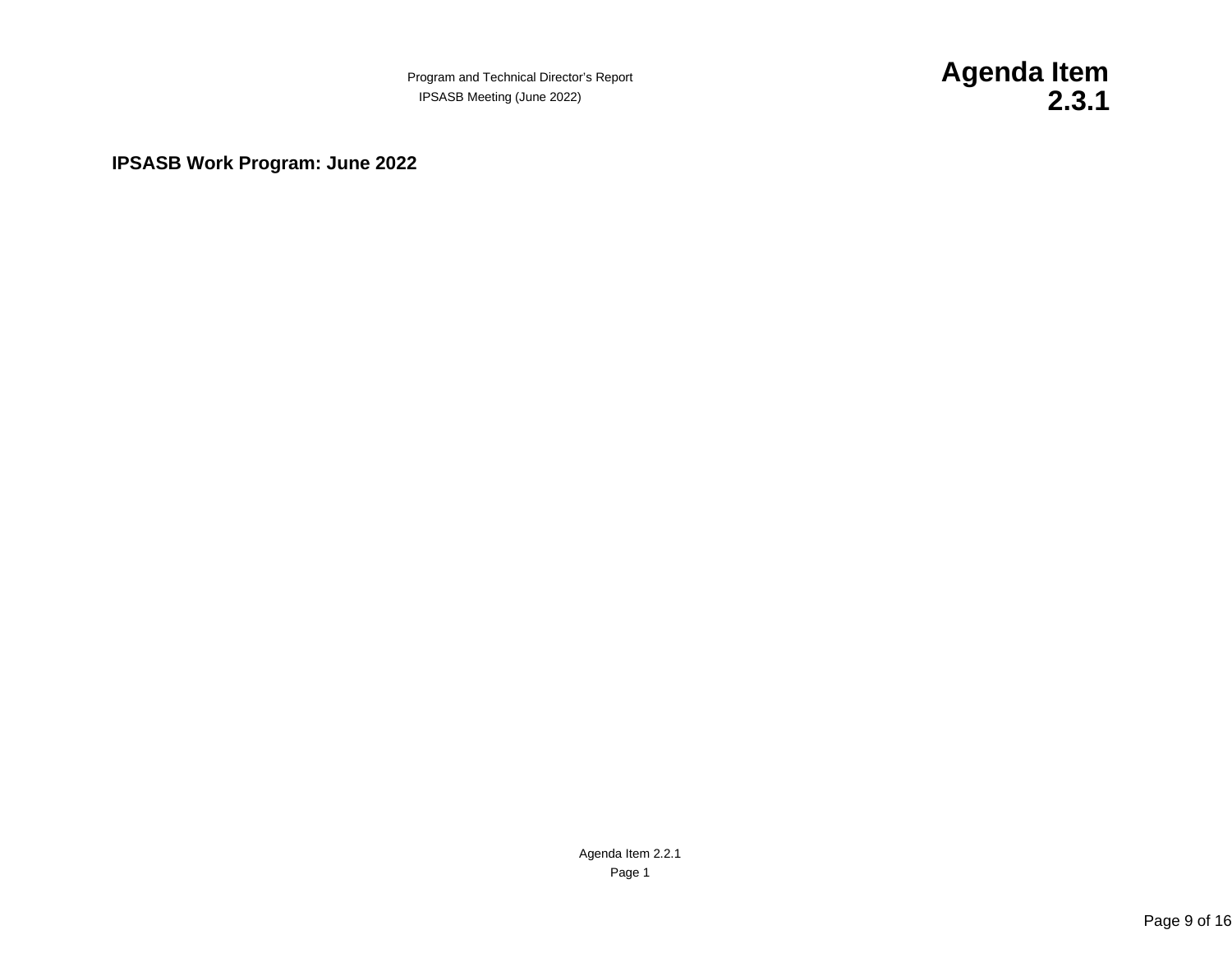### <span id="page-9-1"></span><span id="page-9-0"></span>**IPSASB WORK PROGRAM THRU 2024: JUNE 2022**

|                                                                                                                                              | <b>Meetings</b>          |                 |                                                                       |                                   |                          |                 |                          |                 |                          |                 |                          |
|----------------------------------------------------------------------------------------------------------------------------------------------|--------------------------|-----------------|-----------------------------------------------------------------------|-----------------------------------|--------------------------|-----------------|--------------------------|-----------------|--------------------------|-----------------|--------------------------|
| Project                                                                                                                                      | <b>Jun 2022</b><br>(CAG) | <b>Sep 2022</b> | <b>Dec 2022</b><br>(CAG)                                              | <b>Mar 2023</b>                   | <b>Jun 2023</b><br>(CAG) | <b>Sep 2023</b> | <b>Dec 2023</b><br>(CAG) | <b>Mar 2024</b> | <b>Jun 2024</b><br>(CAG) | <b>Sep 2024</b> | <b>Dec 2024</b><br>(CAG) |
| I. Current Projects                                                                                                                          |                          |                 |                                                                       |                                   |                          |                 |                          |                 |                          |                 |                          |
| Revenue <sup>1</sup>                                                                                                                         | DI/IP                    | DI/IP           | [IP]                                                                  |                                   |                          | RR/IP           | IP.                      |                 |                          |                 |                          |
| <b>Transfer Expenses<sup>1</sup></b>                                                                                                         | DI/IP                    | DI/IP           | $[IP]$                                                                |                                   |                          | RR/IP           | IP.                      |                 |                          |                 |                          |
| <b>Conceptual Framework-Limited Scope</b><br><b>Update-Measurement</b>                                                                       | RR/DI<br>CAG             | DI/CF           | CF                                                                    |                                   |                          |                 |                          |                 |                          |                 |                          |
| <b>Conceptual Framework-Limited Scope</b><br><b>Update-Next Stage</b>                                                                        |                          |                 | RR/DI                                                                 | RR/DI<br><b>CAG</b>               | CF.                      |                 |                          |                 |                          |                 |                          |
| <b>Measurement</b>                                                                                                                           | RR/DI<br>CAG             | DI/IP           | $\ensuremath{\mathsf{IP}}$                                            |                                   |                          |                 |                          |                 |                          |                 |                          |
| Property, Plant, and Equipment <sup>2</sup><br>(i) Infrastructure Assets (additional guidance)<br>(ii) Heritage Assets (additional guidance) | RR/DI<br>CAG             | DI/IP           | $\ensuremath{\mathsf{IP}}\xspace$                                     |                                   |                          |                 |                          |                 |                          |                 |                          |
| Non-Current Assets Held for Sale and<br><b>Discontinued Operations</b>                                                                       |                          |                 |                                                                       |                                   |                          |                 |                          |                 |                          |                 |                          |
| Other Lease-Type arrangements [Public sector<br>specific]                                                                                    | RR/ED                    | RR/ED           | ED<br><b>CAG</b>                                                      |                                   | RR/DI                    | RR/DI           | RR/IP<br><b>CAG</b>      | IP.             |                          |                 |                          |
| <b>Natural Resources</b>                                                                                                                     |                          |                 | <b>RR</b><br><b>CAG</b>                                               | RR/DI                             | RR/ED                    | ED.             |                          | RR/ED           | RR/ED<br><b>CAG</b>      | RR/IP           | IP.                      |
| <b>Retirement Benefit Plans</b>                                                                                                              |                          | RR/IP           | RR/IP                                                                 | $\ensuremath{\mathsf{IP}}\xspace$ |                          |                 |                          |                 |                          |                 |                          |
| Improvements                                                                                                                                 |                          |                 |                                                                       | ED.                               |                          | IP.             |                          | ED.             |                          | IP.             |                          |
| Strategy and Work Program 2024-2028                                                                                                          |                          |                 | DI<br><b>CAG</b>                                                      | CP                                |                          |                 | RR/DI                    | <b>SWP</b>      |                          |                 |                          |
| Advancing Public Sector Sustainability<br>Reporting                                                                                          |                          |                 | <b>IPSASB</b><br>Deliberations -<br>To Determine<br><b>Next Steps</b> |                                   |                          |                 |                          |                 |                          |                 |                          |
| <b>IPSASB Handbook</b>                                                                                                                       |                          |                 |                                                                       | Publish                           |                          |                 |                          | Publish         |                          |                 |                          |

<sup>&</sup>lt;sup>1</sup> Due process requires the IPSASB to consider the need for re-exposure after it approves a new standard. However, because of changes since the Revenue and Transfer Expense exposure drafts, the IPSASB is proceeding under a working assumption that both standards will require re-exposure; which is why the project is shown as ultimately completed in December 2023.

<sup>&</sup>lt;sup>2</sup> The amendments arising from Infrastructure Assets and Heritage Assets are included in ED 78, *Property, Plant, and Equipment*, which will replace IPSAS 17, *Property, Plant, and Equipment*.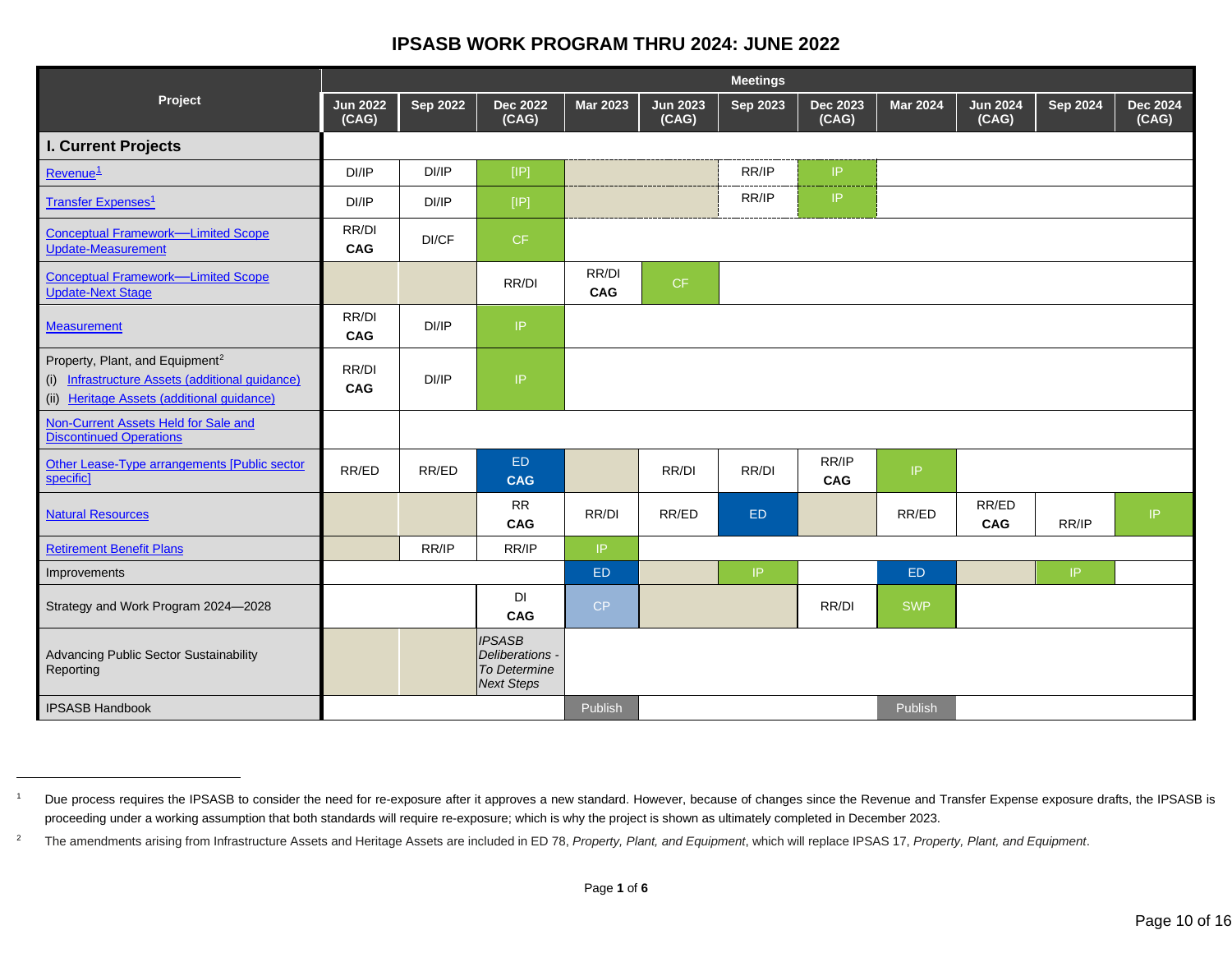<span id="page-10-0"></span>

|                                                            | <b>Meetings</b>          |                 |                          |                 |                          |                 |                   |                 |                          |          |                   |
|------------------------------------------------------------|--------------------------|-----------------|--------------------------|-----------------|--------------------------|-----------------|-------------------|-----------------|--------------------------|----------|-------------------|
| Project                                                    | <b>Jun 2022</b><br>(CAG) | <b>Sep 2022</b> | <b>Dec 2022</b><br>(CAG) | <b>Mar 2023</b> | <b>Jun 2023</b><br>(CAG) | <b>Sep 2023</b> | Dec 2023<br>(CAG) | <b>Mar 2024</b> | <b>Jun 2024</b><br>(CAG) | Sep 2024 | Dec 2024<br>(CAG) |
| II. New 2022 Projects $3$                                  |                          |                 |                          |                 |                          |                 |                   |                 |                          |          |                   |
| Reporting Sustainability Program Information<br>$(Then C)$ |                          |                 | RS.                      |                 |                          |                 |                   |                 |                          |          |                   |
| Presentation of Financial Statements                       |                          |                 | RS.                      |                 |                          |                 |                   |                 |                          |          |                   |
| <b>Differential Reporting</b>                              |                          |                 | R <sub>S</sub>           |                 |                          |                 |                   |                 |                          |          |                   |

#### **Legend:**

- DI = Discussion of Issues; RR = Review Responses; CAG = Discussion of Issue with CAG
- 
- 
- 
- = Approval of Final Standard or Amendments to IPSAS = Planned Consultation Period
- $CF$  = Approval of Amendments to Conceptual Framework  $RST$  = Initial Project Research and Scoping Activities

#### **Project Management—Outputs:**

- Consultation Papers:
- *Advancing Public Sector Sustainability Reporting*
- *Natural Resources*

#### Exposure Drafts:

- ED 81, *Conceptual Framework Update: Chapter 3, Qualitative Characteristics and Chapter 5, Elements*
- ED 82, *Retirement Benefit Plans*





- $CP =$  Approval of Consultation Paper  $RWP =$  Approval of Revised Work Program
- $ED =$  Approval of Exposure Draft ST  $ST =$  Approval of Strategy and Work Program
	-
	-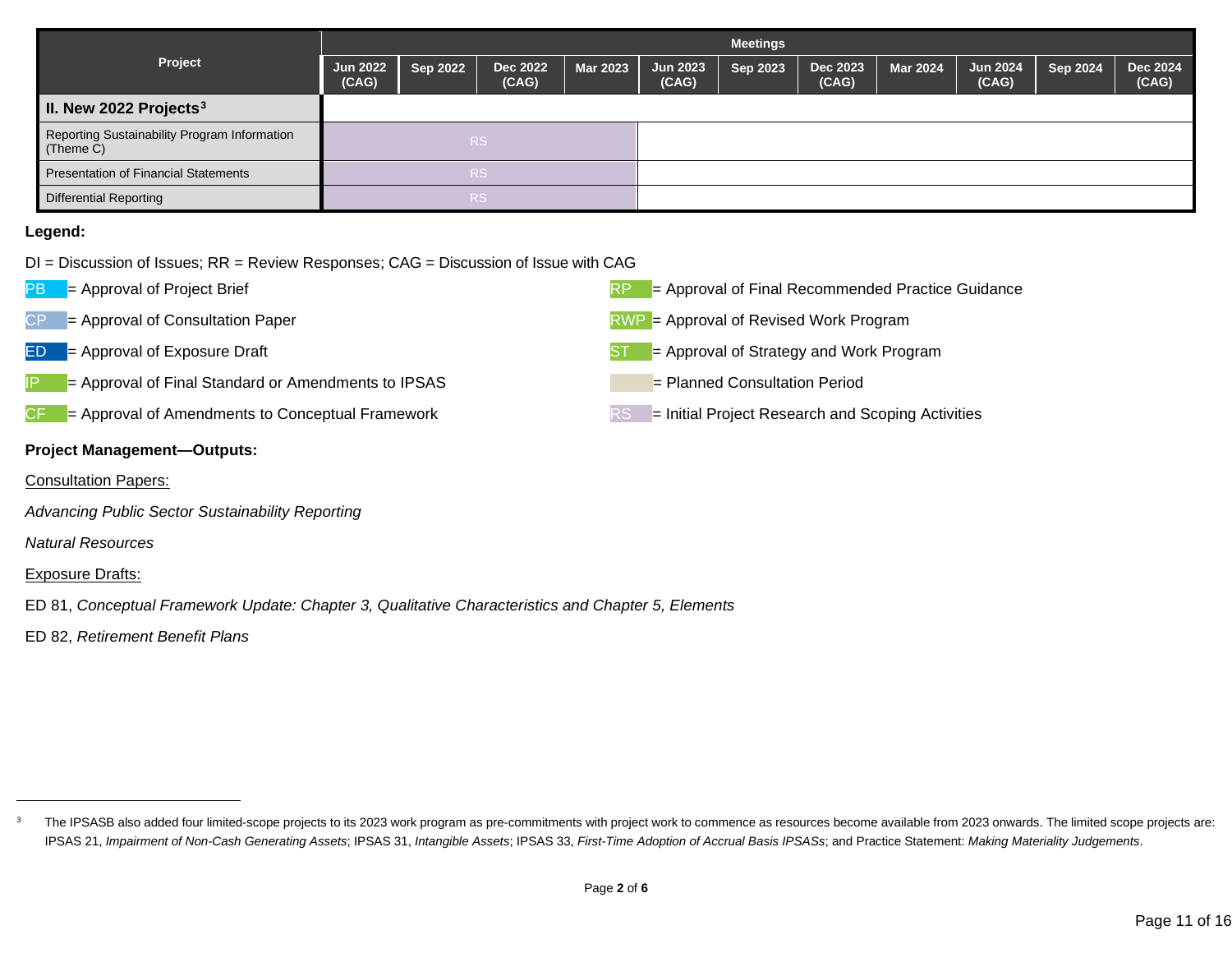June 2022

## **PROJECTS COMPLETED AND/OR PUBLISHED DURING 2019-2023 STRATEGY AND WORK PROGRAM PERIOD**

| Project                                                                                                      | Date Issued   |
|--------------------------------------------------------------------------------------------------------------|---------------|
| IPSAS 44, Non-current Assets Held for Sale and Discontinued<br><i><b>Operations</b></i>                      | May 2022      |
| <b>IPSAS 43, Leases</b>                                                                                      | January 2022  |
| Improvements to IPSAS, 2019                                                                                  | January 2022  |
| Amendments to IPSAS 5, Borrowing Costs-Non-Authoritative<br>Guidance                                         | November 2021 |
| Non-Authoritative Amendments to IPSAS 41, Financial Instruments                                              | December 2020 |
| COVID-19: Deferral of Effective Dates                                                                        | November 2020 |
| Collective and Individual Services, (Amendments to IPSAS 19)                                                 | January 2020  |
| Improvements to IPSAS, 2019                                                                                  | January 2020  |
| <b>IPSAS 42, Social Benefits</b>                                                                             | January 2019  |
| Amendments to IPSAS 36, Investments in Associates and Joint<br>Ventures, and IPSAS 41, Financial Instruments | January 2019  |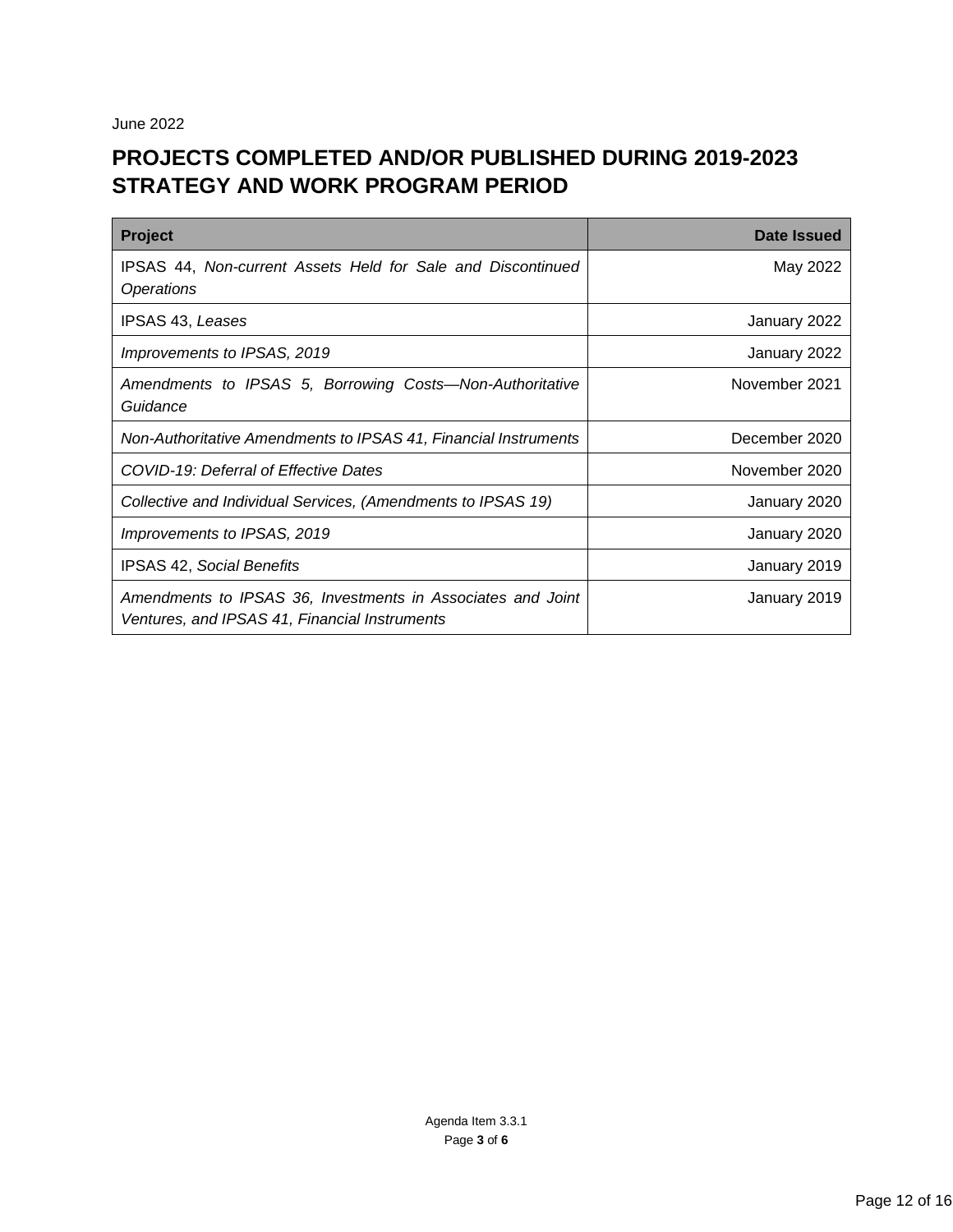# **Status of Application of Due Process – June 2022 APPENDIX A**

|                                                                         | <b>DUE PROCESS ELEMENTS</b><br>$(\checkmark)$ = ELEMENT COMPLETE)                |                                           |                 |                                          |                                                                |  |                                  |  |
|-------------------------------------------------------------------------|----------------------------------------------------------------------------------|-------------------------------------------|-----------------|------------------------------------------|----------------------------------------------------------------|--|----------------------------------|--|
| <b>PROJECT</b>                                                          | A. PROJECT<br><b>B. DEVELOPMENT OF</b><br><b>STANDARD</b><br><b>COMMENCEMENT</b> |                                           |                 | <b>C. PUBLIC</b><br><b>EXPOSURE</b>      | Ε.<br><b>D. EXPOSURE</b><br><b>COMMENTS</b><br><b>APPROVAL</b> |  | <b>APPROVAL</b>                  |  |
|                                                                         |                                                                                  | <b>CP PHASE (IF</b><br><b>APPLICABLE)</b> | <b>ED PHASE</b> |                                          | <b>CONSIDERED</b>                                              |  |                                  |  |
| Revenue                                                                 | $\checkmark$                                                                     | ✔                                         | $\checkmark$    | $\checkmark$                             | <b>ONGOING</b>                                                 |  | December 2022<br>[December 2023] |  |
| <b>Transfer Expenses</b>                                                | ✓                                                                                | ✔                                         | $\checkmark$    | $\checkmark$                             | <b>ONGOING</b>                                                 |  | December 2022<br>[December 2023] |  |
| <b>Conceptual Framework-Limited Scope Update-</b><br><b>Measurement</b> | ✔                                                                                | N/A                                       | ✔               | $\checkmark$                             | <b>ONGOING</b>                                                 |  | December 2022                    |  |
| Conceptual Framework-Limited Scope Update-Next<br><b>Stage</b>          | ✓                                                                                | N/A                                       | ✔               | $ED 81 -$<br><b>PUBLISED JAN</b><br>2022 |                                                                |  | June 2023                        |  |
| <b>Measurement</b>                                                      | $\checkmark$                                                                     | $\checkmark$                              | $\checkmark$    | $\checkmark$                             | <b>ONGOING</b>                                                 |  | December 2022                    |  |
| Property, Plant, and Equipment Update - Infrastructure<br><b>Assets</b> | ✔                                                                                | N/A                                       | ✔               | $\checkmark$                             | <b>ONGOING</b>                                                 |  | December 2022                    |  |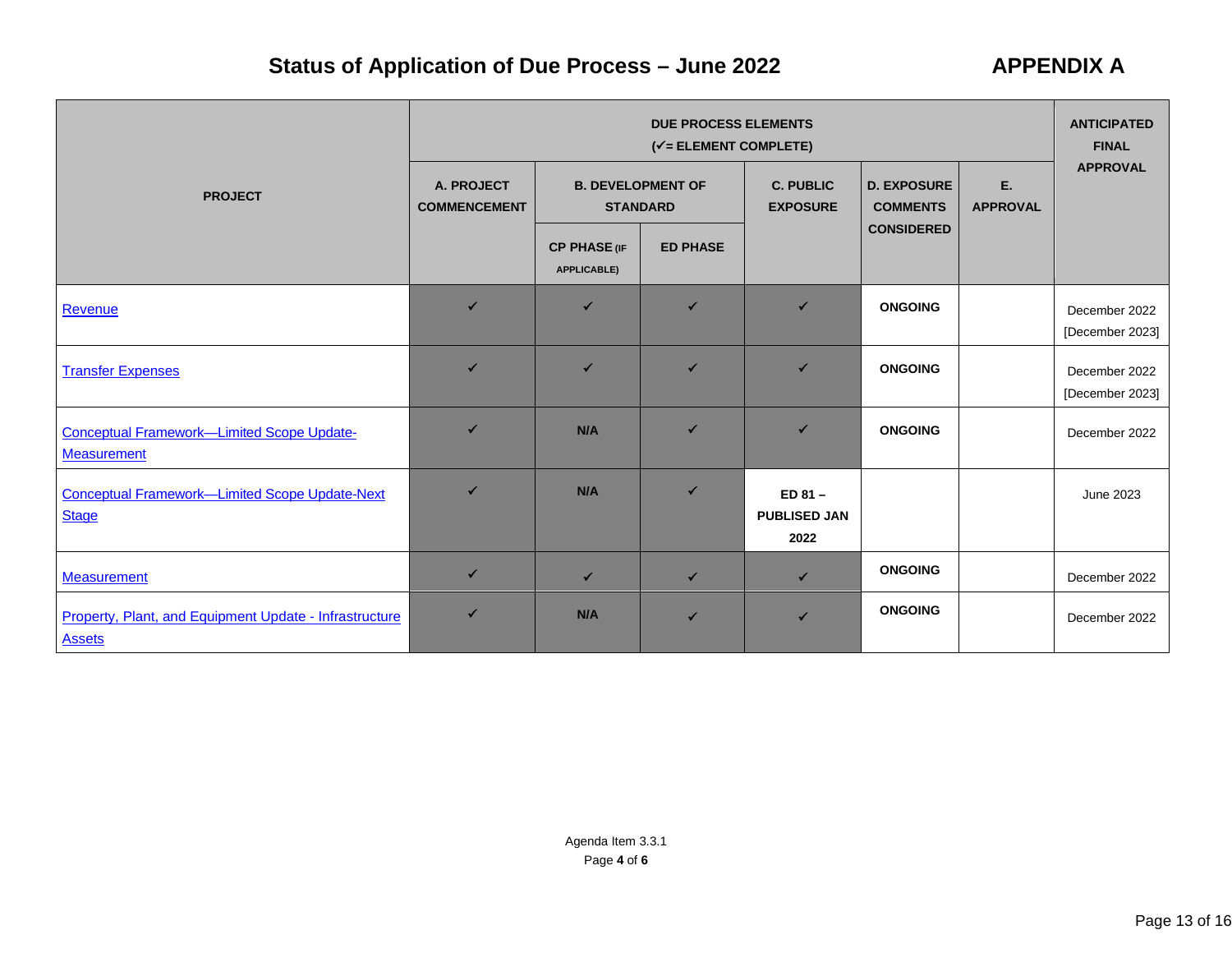# **Status of Application of Due Process – June 2022 APPENDIX A**

|                |                                                                        |                                   | <b>ANTICIPATED</b><br><b>FINAL</b>        |                                             |                                     |                                       |                       |                               |  |
|----------------|------------------------------------------------------------------------|-----------------------------------|-------------------------------------------|---------------------------------------------|-------------------------------------|---------------------------------------|-----------------------|-------------------------------|--|
| <b>PROJECT</b> |                                                                        | A. PROJECT<br><b>COMMENCEMENT</b> |                                           | <b>B. DEVELOPMENT OF</b><br><b>STANDARD</b> | <b>C. PUBLIC</b><br><b>EXPOSURE</b> | <b>D. EXPOSURE</b><br><b>COMMENTS</b> | E.<br><b>APPROVAL</b> | <b>APPROVAL</b>               |  |
|                |                                                                        |                                   | <b>CP PHASE (IF</b><br><b>APPLICABLE)</b> | <b>ED PHASE</b>                             |                                     | <b>CONSIDERED</b>                     |                       |                               |  |
|                | Property, Plant, and Equipment Update - Heritage<br><b>Assets</b>      | $\checkmark$                      | ✔                                         | $\checkmark$                                | $\checkmark$                        | <b>ONGOING</b>                        |                       | December 2022                 |  |
|                | Non-Current Assets Held for Sale and Discontinued<br><b>Operations</b> | $\checkmark$                      | N/A                                       | $\checkmark$                                | $\checkmark$                        | $\checkmark$                          | $\checkmark$          | Issued May 2022               |  |
|                | Leases [IFRS 16 Alignment]                                             | ✔                                 | $\checkmark$                              | $\checkmark$                                | $\checkmark$                        | $\checkmark$                          | ✔                     | <b>Issued January</b><br>2022 |  |
|                | Other Lease-type arrangements [Public sector specific]                 | $\checkmark$                      | $\checkmark$                              | $\checkmark$                                | $\checkmark$                        | <b>ONGOING</b>                        |                       | December 2023                 |  |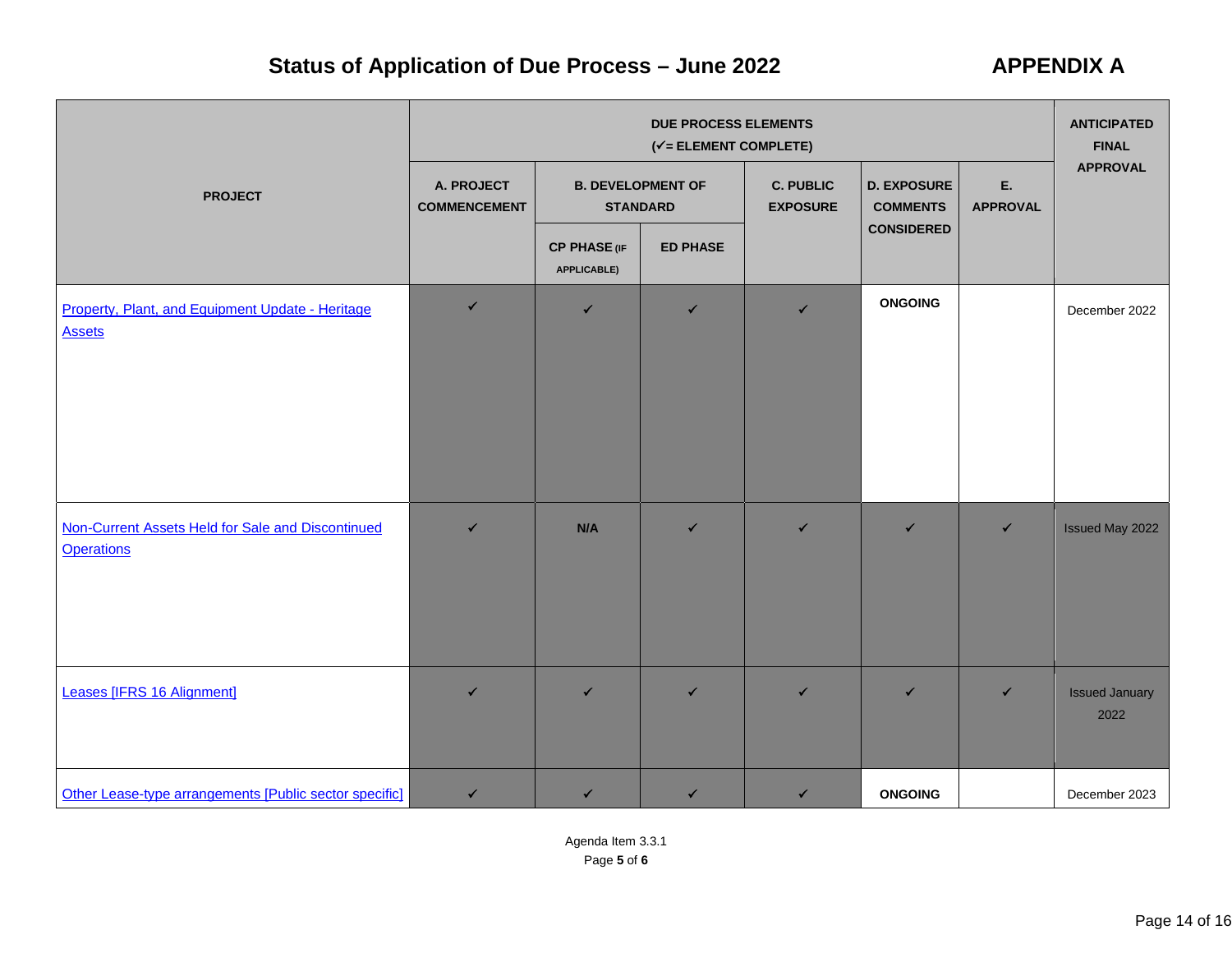## **Status of Application of Due Process – June 2022 APPENDIX A**

|                                                                 | <b>DUE PROCESS ELEMENTS</b><br>$(\checkmark)$ = ELEMENT COMPLETE) |                                                  |                                             |                                                       |                                       |                       |                                |  |
|-----------------------------------------------------------------|-------------------------------------------------------------------|--------------------------------------------------|---------------------------------------------|-------------------------------------------------------|---------------------------------------|-----------------------|--------------------------------|--|
| <b>PROJECT</b>                                                  | A. PROJECT<br><b>COMMENCEMENT</b>                                 |                                                  | <b>B. DEVELOPMENT OF</b><br><b>STANDARD</b> | <b>C. PUBLIC</b><br><b>EXPOSURE</b>                   | <b>D. EXPOSURE</b><br><b>COMMENTS</b> | Ε.<br><b>APPROVAL</b> | <b>APPROVAL</b>                |  |
|                                                                 |                                                                   | <b>CP PHASE (IF</b><br><b>APPLICABLE)</b>        | <b>ED PHASE</b>                             |                                                       | <b>CONSIDERED</b>                     |                       |                                |  |
| <b>Natural Resources</b>                                        |                                                                   | <b>CP</b><br><b>PUBLISHED</b><br><b>MAY 2022</b> |                                             |                                                       |                                       |                       | June 2024                      |  |
| <b>Retirement Benefit Plans</b>                                 | ✓                                                                 | N/A                                              | $\checkmark$                                | <b>ED 82</b><br><b>PUBLISHED</b><br><b>APRIL 2022</b> |                                       |                       | <b>March 2023</b>              |  |
| <b>IPSAS 5, Borrowing Costs - Non-Authoritative</b><br>Guidance |                                                                   | $\overline{\mathbf{v}}$                          | $\checkmark$                                | $\checkmark$                                          | $\checkmark$                          |                       | <b>Issued November</b><br>2021 |  |

N/A – Consultation Paper (CP) phase is not a required due process element, IPSASB determines on a project-by-project basis whether a CP is needed.

#### **Overview of Due Process steps:**

- **A. Project Commencement**–due process step complete when project proposal (project brief) approved.
- **B. Development of Standard**–due process step complete when exposure draft approved for public exposure.
- **C. Public Exposure**–due process step complete when exposure draft comment period ends and comments received publicly posted on IPSASB website.
- **D. Consideration of Exposure Comments**–due process step complete when significant issues raised on exposure have been deliberated by IPSASB.
- **E. Approval**–due process step complete after board approval of final standard, considered the need for re-exposure, agreed the basis for conclusions and set an effective date for the standard.